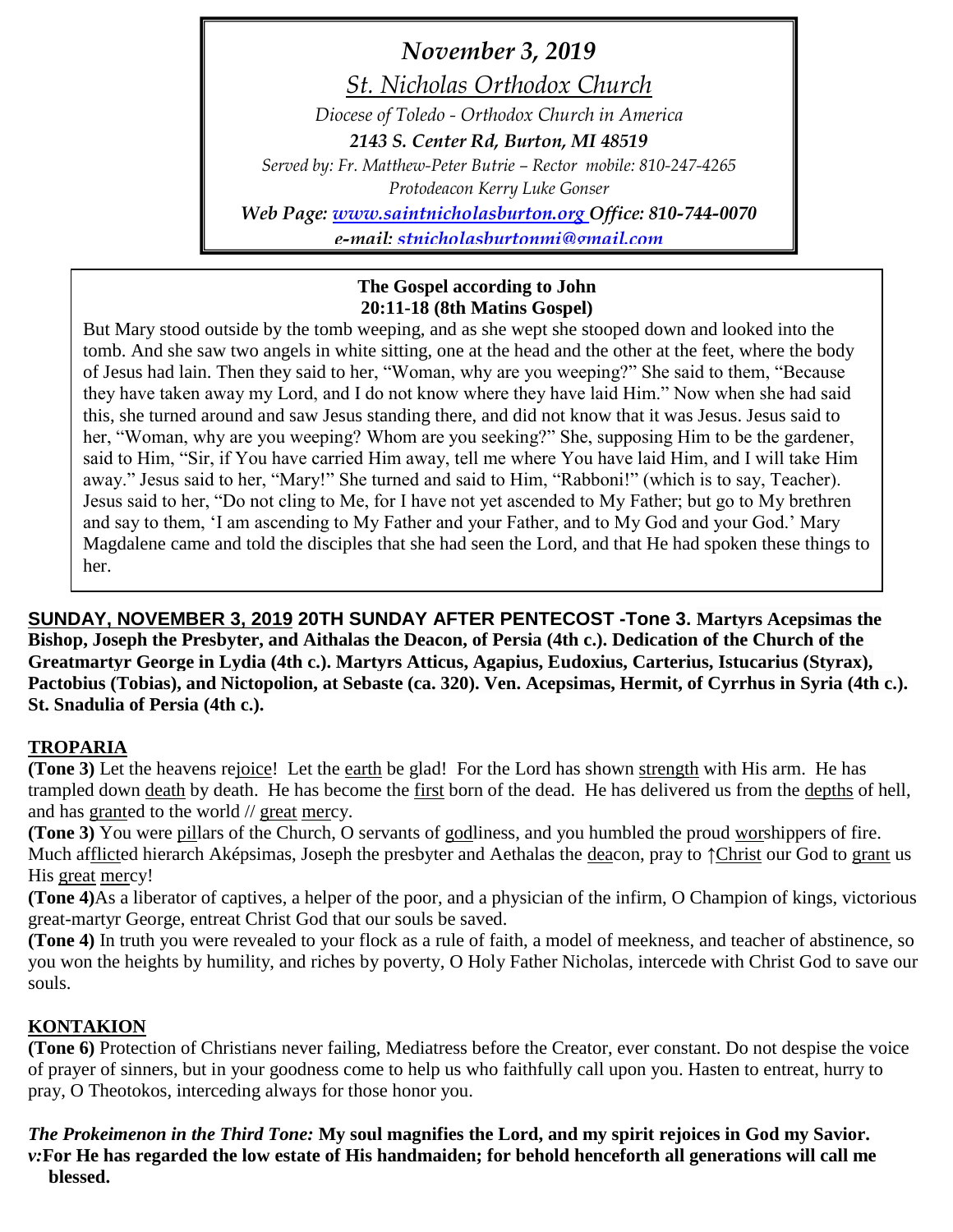**THE READING FROM THE EPISTLE OF THE PAUL TO THE GALATIANS (1:11-19)** *Brethren:* I would have you know that the gospel which was preached by me is not man's gospel. For I did not receive it from man, nor was I taught it, but it came through a revelation of Jesus Christ. For you have heard of my former life in Judaism, how I persecuted the church of God violently and tried to destroy it; and I advanced in Judaism beyond many of my own age among my people, so extremely zealous was I for the traditions of my fathers. But when he who had set me apart before I was born, and had called me through his grace, was pleased to reveal his Son to me, in order that I might preach him among the Gentiles, I did not confer with flesh and blood, nor did I go up to Jerusalem to those who were apostles before me, but I went away into Arabia; and again I returned to Damascus. Then after three years I went up to Jerusalem to visit Cephas, and remained with him fifteen days. But I saw none of the other apostles except James the Lord's brother.

### *Alleluia, Tone 3*

*v.* **In Thee, O Lord, have I placed my hope; let me not be put to shame.** *v.* **Be Thou a God of protection for me, a house of refuge in order to save me.**

**THE HOLY GOSPEL ACCORDING TO LUKE (16:19-31)** At that time Jesus said to His disciples: "There was a rich man, who was clothed in purple and fine linen and who feasted sumptuously every day. And at his gate lay a poor man named Lazarus, full of sores, who desired to be fed with what fell from the rich man's table; moreover the dogs came and licked his sores. The poor man died and was carried by the angels to Abraham's bosom. The rich man also died and was buried; and in Hades, being in torment, he lifted up his eyes, and saw Abraham far off and Lazarus in his bosom. And he called out, `Father Abraham, have mercy upon me, and send Lazarus to dip the end of his finger in water and cool my tongue; for I am in anguish in this flame.' But Abraham said, 'Son, remember that you in your lifetime received your good things, and Lazarus in like manner evil things; but now he is comforted here, and you are in anguish. And besides all this, between us and you a great chasm has been fixed, in order that those who would pass from here to you may not be able, and none may cross from there to us.' And he said, 'Then I beg you, father, to send him to my father's house, for I have five brothers, so that he may warn them, lest they also come into this place of torment.' But Abraham said, 'They have Moses and the prophets; let them hear them.' And he said, 'No, father Abraham; but if someone goes to them from the dead, they will repent.' He said to him, 'If they do not hear Moses and the prophets, neither will they be convinced if someone should rise from the dead.'"

### **COMMUNION HYMN**

Praise the Lord from the heavens! Praise Him in the highest! Alleluia, Alleluia, Alleluia!

As we stand in the early weeks of the new Church Year we have a renewed opportunity to pledge ourselves as followers of Christ through our annual financial pledge. This pledge is our way of saying "thank you" to God for all He has given to us. It is not only by words but by deeds, from our very substance that we must offer ourselves to God. All that we have is given to us by the Lord, and it is our sacred duty to utilize what we have—our time, our talent, our resources, our very lives—for what St. Paul calls the "building up of the Body of Christ."

Pledging is a visible expression of our commitment to Jesus as the Lord and Master of our lives. Pledging is not a rule or a law. Rather it is a challenge to all of us from our Lord to share in his work. Pledging gives us the opportunity to commit a part of our financial resources to the work of the Church. Pledging allows us to make a sincere expression of our faith and love for our Lord and His Church. Pledging allows us to practice Financial Stewardship by providing the tool to help us to make responsible decisions about the money we have and our duty as Christian Stewards.

Pledging based on Proportional Giving or Percentage Giving will allow all of us to give proportionally to what we have been given by God. Percentage Giving means to determine what part or percent of our total income we will give as our "First Portion Gift" to God in support of the work of His church, as an act of gratitude and thanks for all He has done and continues to do for us and for the life of the world.

Your Stewardship provides the foundations for our parish ministries and our efforts in meeting the formidable challenges that promote the spreading of Christ's Word and our Orthodox Faith.

**Pledge cards for 2020 will be available soon. Pledges increased at the beginning of 2019 but the amount donated has declined as the year has gone on. Please keep up with your pledges.**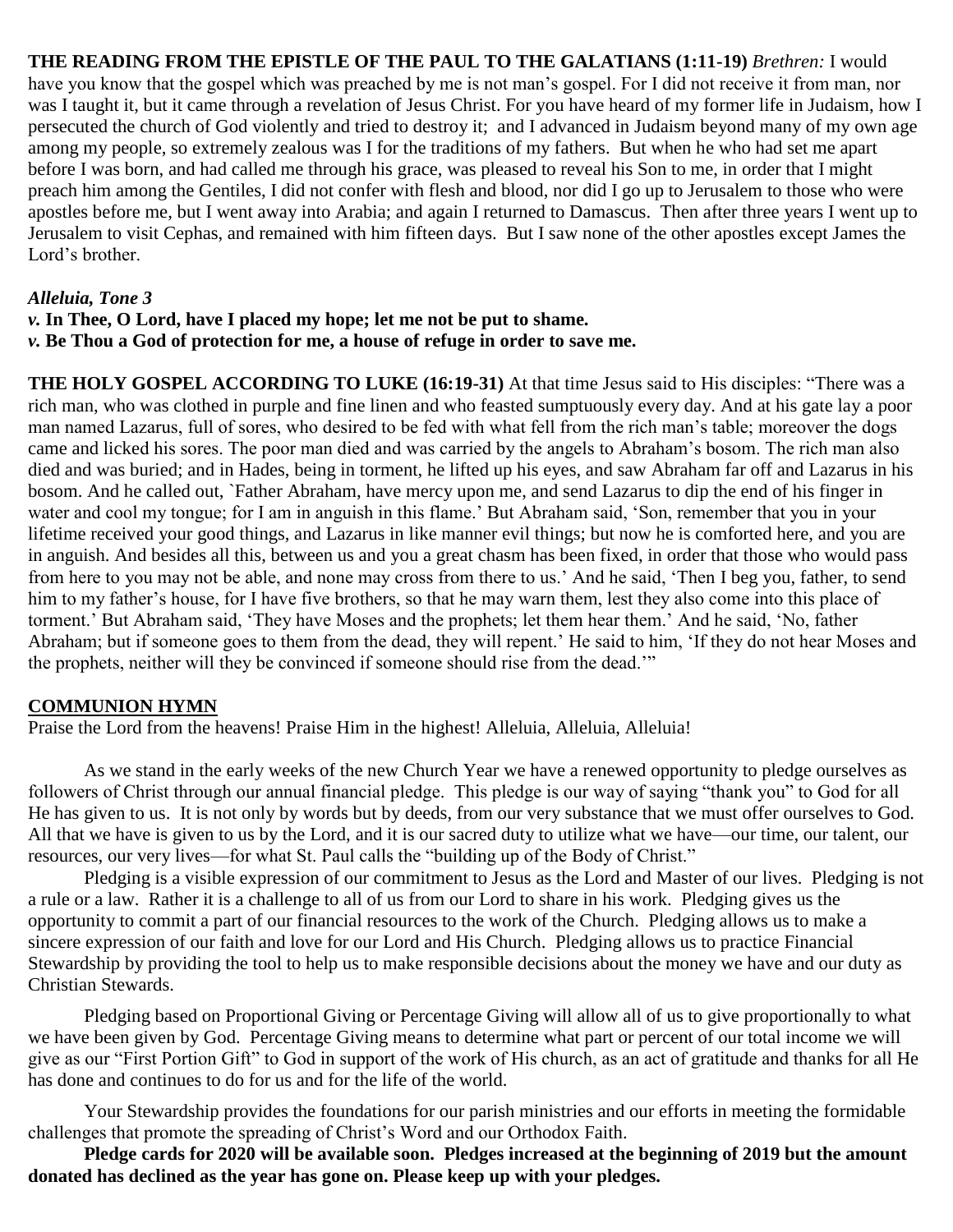"I say this: he who sows sparingly will also reap sparingly, and he who sows bountifully will also reap bountifully. Each one must do as he has made up his mind, not reluctantly or under compulsion, for God loves a cheerful giver. And God is able to provide you with every blessing in abundance, so that you may always have enough of everything and may provide in abundance for every good work. As it is written, "He scatters abroad, he gives to the poor; his righteousness endures forever." He who supplies seed to the sower and bread for food will supply and multiply your resources and increase the harvest of your righteousness. You will be enriched in every way for great generosity, which through us will produce thanksgiving to God." **St. Paul**

November 3, 2019

# န္ကြိုးေခါ့္မွိေခါ့္မွာေခါ့္မွာေခါ့္အိုေခါ့္မွာေခါ့္မွာေခါ့္မွာေခါ့္မွာေခါ့္မွာေခါ့္မွာေခါ့္မွာေခါ့္မွာေခါ့္မွ

### **CANDLE INTENTIONS FOR THE HEALTH AND BLESSINGS OF**

Strength & healing for the whole Panoff family Linda Branoff God's blessing & healing to Tom, Christy, Anna & Ellie Panoff Baba & Dedo The Panoff family, my family & Hannah Lucy Hogg Lucy Hogg Mary, Angelo, Helen, Anna & Alex Alex & Magda Popoff Fr. Tom, Fr. Paul, Fr. Joe, Fr. Anthony, Matushka Rose Marie, Calvin, Joan, Peggy, Bob, Angelo, Christine, Dorothy, Anna, Alex, Irene, Allen, Deborah, Luba, Kosta, Stojan, Mira, Bosa, Christopher, Allison, Jeanette, Kathryn, Nicholas, Margaret, Kathryn, Joseph, Ted, Marlene, Reggie, Gladys, my family and friends Joe Tome Special Intention Joe Tome

# **CANDLE INTENTIONS FOR BLESSED REPOSE**

Blessed Repose to our grandsons Matthew Thomas & Andrew Thomas Panoff Baba & Dedo Peter Popoff Alex & Magda Popoff Baby Matthew & Andrew Their cousins



**WELCOME** all our friends and visitors. Please join us in our fellowship hall after liturgy for coffee & donuts.

**THE ANNUAL ELECTION** takes place today, Sunday, November 3<sup>rd</sup>. Three nominees will be elected to parish council. The nominees for parish council are: Mary Abu-Aita, Paul Brayan *(term ending 2019)*, Phil Brown, Dennis Jernigan *(term ending 2019)* & Bob Steiner *(term ending 2019)*. Two nominees will be elected as auditors. The nominees for auditor are Cathy Steiner & Lucy Hogg.

**To vote you must have submitted a pledge card & received confession and communion with the past year.** Only one vote per person.

**ARCHBISHOP ALEXANDER** will deliver the concluding lecture of the series "The Beginning and the End: an Orthodox Understanding of Creation and the End of the World, using Imagery from the *Chronicles of Narnia*." His Eminence will speak on St. Symeon the New Theologian's Tenth Ethical Discourse on "The Day of the Lord." Following the lecture the "Burning of the Mortgage" will take place.

**WHEN:** Wednesday, November 6 at 6:00 pm – Moleben of Thanksgiving followed by lecture at 6:30 pm **WHERE:** St. Mary Magdalene Orthodox Church 2439 S Long Lake Rd, Fenton, MI 48430

**NORTH END SOUP KITCHEN** Please come & minister to Christ with our brothers & sisters November 7<sup>th</sup> (North End Soup Kitchen) and November 26<sup>th</sup> (St. George at North End Soup Kitchen) from 9 am-1 pm. "Feeding the hungry is a greater work than raising the dead." St. John Chrysostom

1<sup>st</sup> **ANNUAL HOLIDAY CRAFT SHOW** November 9<sup>th</sup> at Assumption 9 am-4 pm. Free admission.

**RIGHT TO LIFE** representatives will be here November 10<sup>th</sup> collecting signatures for a petition drive to end dismemberment abortion. If you have questions you can call Fran at (810)694-5079 or go to the Right to Life website [https://rtl.org/heartbeat-dismemberment-confusion.](https://rtl.org/heartbeat-dismemberment-confusion)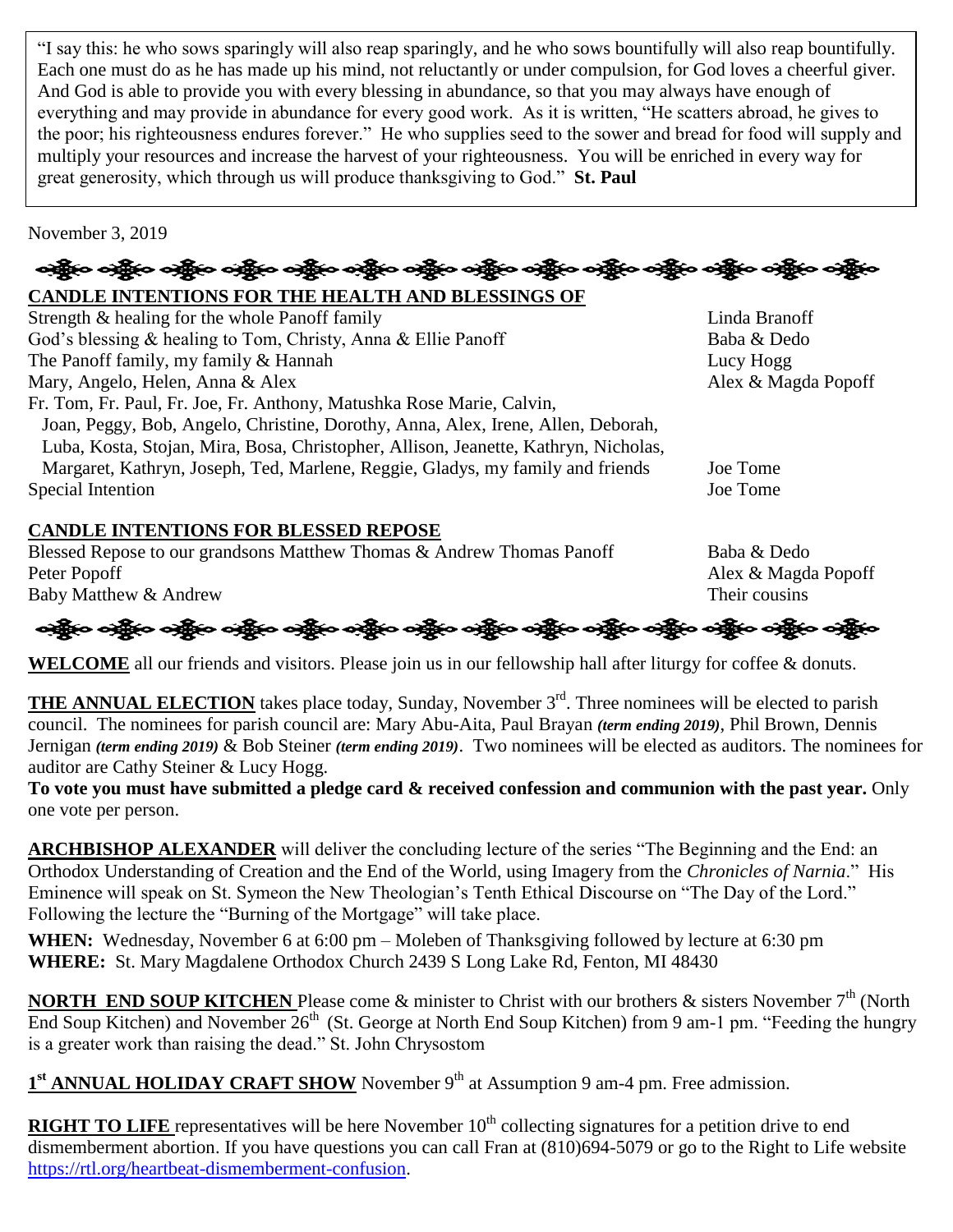**QUARTERLY STATEMENTS** can be picked up in the parish hall. Call or email the office if you have any questions.

**KITHCEN USE** If you want to use the kitchen for baking please call the office to have it put on the calendar, insuring it's available when you need it.

### **PAN-ORTHODOX SERVICES – NOVEMBER 2019**

**November 20th –eve of the Entrance of the Theotokos – 6 pm Vespers & Divine Liturgy at Assumption Greek Orthodox Church, Grand Blanc.**



**KROGER COMMUNITY REWARDS** Remember to sign up for Community Rewards online at Kroger.com or go to the customer service desk in the store. They send a check to St. Nicholas for a portion of everything participants spend in their stores.

**COOKIE WALK** will be held on Saturday, December 14<sup>th</sup> from 10 am to 1 pm. Stephanie Stikovich will chair the Cookie Walk this year and it requires help from many volunteers. Please call Stephanie at 810-658-8321 to volunteer whether with baking cookies, set-up, the day of the sale, or the break-down of the hall following the sale. The baked goods need to be delivered by Friday, December 13<sup>th</sup> before 3 pm. There are signup sheets in the parish hall.

# **OUR CHARITY MINISTRIES**

**HOPE IN A BOX** is collecting dish soap for November. Place the items in the blue box in the hall. Catholic Charities Community Closet will distribute the items.

**FOOD DRIVE** Place non-perishable food items in the other blue box in the hall.

| <b>Weekly Schedule:</b><br><b>Today</b>                                 | Election after Liturgy                                                                                                                                                                                                         |
|-------------------------------------------------------------------------|--------------------------------------------------------------------------------------------------------------------------------------------------------------------------------------------------------------------------------|
| <b>Monday, Nov 4</b>                                                    | Fr. Matthew in Toledo                                                                                                                                                                                                          |
| <b>Wednesday, Nov 6</b><br>$9:30$ am<br>$11:30$ am<br>$6:00 \text{ pm}$ | Divine Liturgy<br>adult education class – the letters of St. Ignatius of Antioch<br>Moleben of thanksgiving at St. Mary Magdalene followed by lecture by Archbishop Alexander<br>then burning of the mortgage and refreshments |
| <b>Thursday, Nov 7</b><br>$9$ am-1 pm                                   | Office is open<br>North End Soup Kitchen                                                                                                                                                                                       |
| <b>Friday, Nov 8</b>                                                    | Office is closed                                                                                                                                                                                                               |
| <b>Saturday, Nov 9</b><br>5 pm                                          | Vespers followed by confessions                                                                                                                                                                                                |
| <b>Sunday, Nov 10</b><br>$9:30$ am<br>10 <sub>am</sub>                  | Hours<br>Divine Liturgy<br><b>Church School</b><br>Right to Life representatives will be here collecting signatures for a petition drive.                                                                                      |